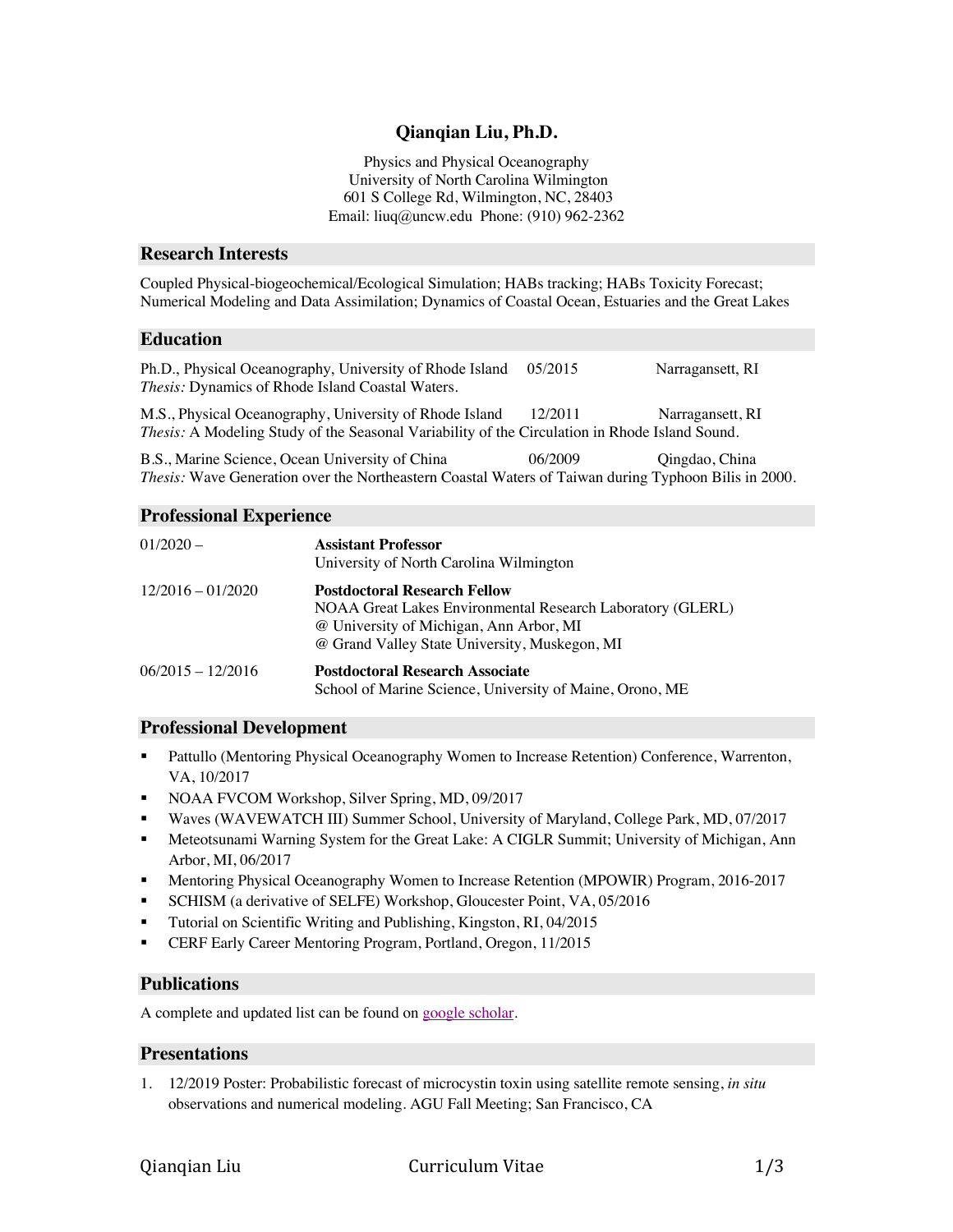- 2. 02/2018 Poster: Biophysical Simulation of a Freshwater Estuary along the Eastern Shore of Lake Michigan. Ocean Science Meeting; Portland, OR
- 3. 11/2017 Oral: Modeling A Freshwater Estuary Under the Stresses of Anthropogenic Activities and Climate Change. the 24th Coastal Estuarine Research Federation (CERF) Conference; Providence, RI
- 4. 05/2017 Oral: A Physical-Biogeochemical Simulation of Muskegon Lake. the 60<sup>th</sup> International Association for Great Lakes Research (IAGLR) Conference; Detroit, MI
- 5. 11/2016 Oral: Modeling the San Francisco Bay Ecosystem. 9th Biennial Bay-Delta Science Conference; Sacramento, CA
- 6. 06/ 2016 Oral: A Modeling Study of the nutrient and biomass cycles in San Francisco Bay.  $14<sup>th</sup>$ International Conference on Estuarine and Coastal Modeling; Kingston, RI
- 7. 04/ 2016 Poster: The nutrient and biomass cycles in San Francisco Bay: A Modeling Study. Interagency Ecological Program Annual Workshop; Folsom, CA
- 8. 02/ 2016 Poster: A Modeling Study of the San Francisco Bay and Delta Ecosystem in High and Low River Flow Years. Ocean Science Meeting; New Orleans, LA
- 9. 01/2016 **Invited Talk**: Dynamics of Rhode Island Coastal Waters. *Ocean University of China*; Qingdao, China.
- 10. 01/2016 Oral: San Francisco Bay and Delta Ecosystem Study. Workshop on Regional Modeling of the Western Pacific and Eastern Indian Oceans; Guangzhou, China
- 11. 11/ 2015 Oral: Modeling the circulation in Rhode Island Coastal Waters. the 23rd Coastal Estuarine Research Federation (CERF) conference; Portland, OR
- 12. 06/2015 Poster: A cyclonic current around the Periphery of Rhode Island Sound. Gordon Research Seminar and Gordon Research Conference; Biddeford, ME
- 13. 05/2015 **Invited Talk**: Physical Processes in Rhode Island Coastal Waters. *Woods Hole Oceanographic Institution*; Woods Hole, MA.
- 14. 02/ 2015 **Invited Talk**: Seasonal variability of the Block Island Sound Estuarine Plume. *University of Connecticut*; Groton, CT.
- 15. 10/ 2013 Oral: Climate variability of the circulation in the Rhode Island Sound: a modeling study. Mid-Atlantic Bight Physical Oceanography and Meteorology (MABPOM) meeting; Narragansett, RI.
- 16. 10/ 2013 Poster: How does the Connecticut River influence the circulation, transport and salinity around Block Island Sound? MABPOM; Narragansett, RI.
- 17. 11/ 2012 Oral: A modeling study of the seasonal and interannual variability of the circulation in Rhode Island Sound. MABPOM; Groton, CT.
- 18. 02/ 2012 Poster: A modeling study of the seasonal variability of the circulation in Rhode Island Sound. Ocean Science Meeting; Salt Lake City, Utah.

# **Research Cruises and Experiments**

- § Summer 2017: Muskegon Lake Observatory Program Design and Deployment
- <sup>■</sup> 10/2010: A comprehensive ocean survey studying Gulf of Maine Euphausiids. Northern flank of Georges Bank, R/V Endeavor
- § 04/2010: Jiffy Cruise: Investigation of pH and its effects on the carbon dioxide system. Narragansett Bay, R/V Cap'n Bert
- 12/2009: Circular poiseuille fluid experiment. Narragansett Bay Campus, University of Rhode Island.
- § 08/2009: Fluid mechanics experiments including Reynolds number in laminar and turbulent flow and boundary layer flow. Ocean University of China; Qingdao, China.
- 06/2008: Ocean current and seawater quality investigation. Jiaozhou Bay, vessel Qingdaodiao NO.34. China.
- § 04/2007: Ocean Investigation. East China Sea, R/V Dongfanghong 2